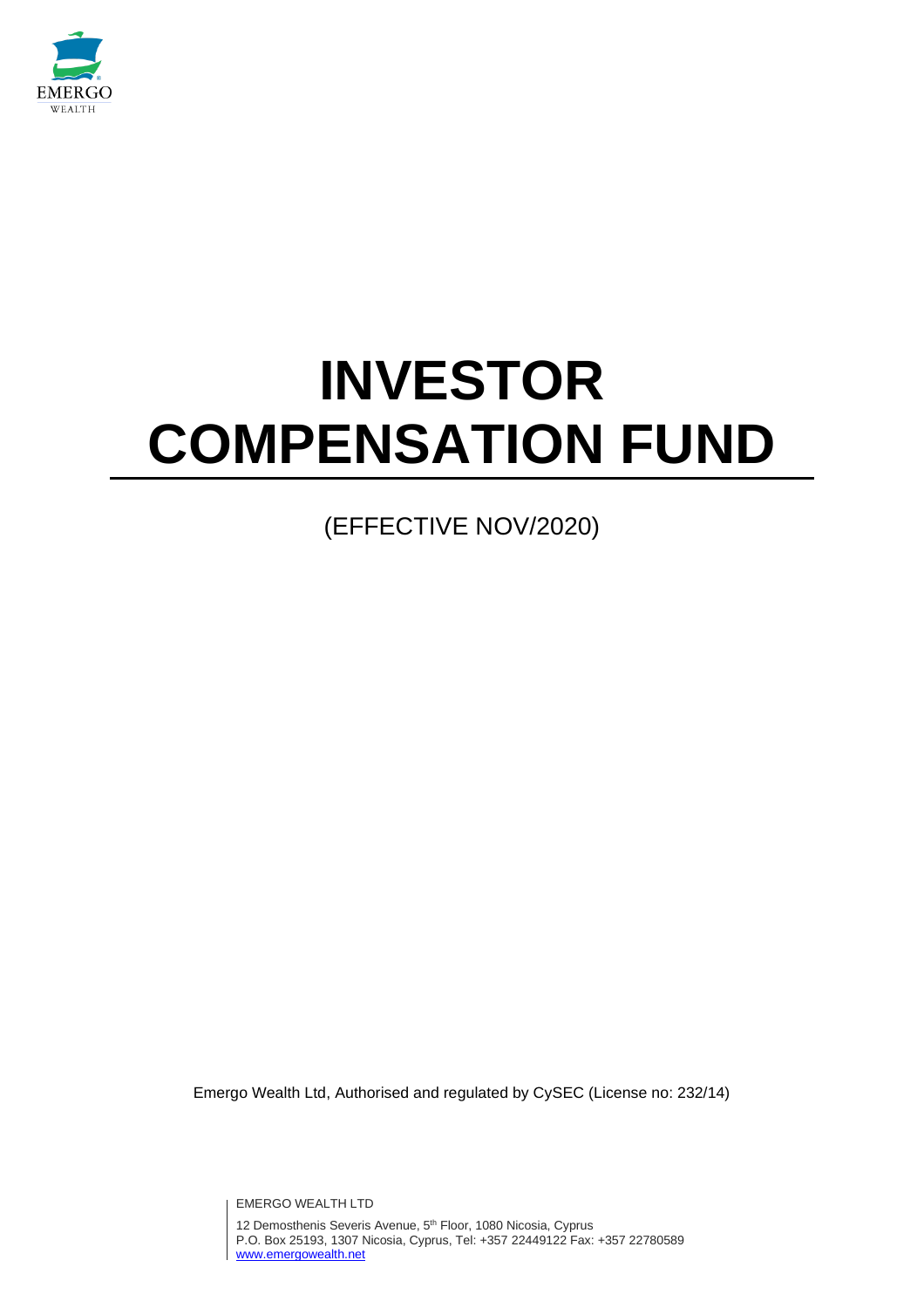

#### 1. Introduction

Emergo Wealth Ltd ("the Company"), is a Cypriot Investment Firm authorized and regulated by the Cyprus Securities and Exchange Commission (CySec) under license number 232/14. The Company is a member of the Investor Compensation Fund (the "Fund") for Customers of Cypriot Investment Firms (CIFs) and other Investment Firms (IFs) which are not credit institutions.

The objective of the ICF is to secure claims of the covered Clients against members of the ICF, through the payment of compensation, in cases where the member concerned is unable, due to its financial circumstances and when no realistic prospect of improvement, in the above circumstances in the near future, seems possible. The ICF compensates the covered Clients for claims, arising from the covered services provided by the Company, so long as failure by the Company to fulfil its obligations has been ascertained, in accordance with the terms and procedure defined in the Law, notwithstanding a relevant obligation by the Company, in accordance with the legislation and the terms, which govern its agreement with the covered Client and regardless of whether the said obligation of the Company is based on the agreement or on wrongdoing.

The loss of Fund membership status by the Company, shall not mean loss of rights of covered Clients to receive compensation, in relation to investment operations carried out, if the conditions for compensation are fulfilled and it will not hinder the initiation of the compensation procedure for covered clients.

#### 2. Covered Services

The Fund covers the following investment and ancillary services of the Company:

- 1. Reception and transmission of orders in relation to one or more financial instruments.
- 2. Execution of orders on behalf of clients.
- 3. Portfolio Management
- 4. Safekeeping and administration of financial instruments for the account of clients, including custodianship and related services such as cash/collateral management.
- 5. Granting credits or loans to an investor to allow him to carry out a transaction in one or more financial instruments, where the firm granting the credit or loan is involved in the transaction.
- 6. Foreign exchange services where these are connected to the provision of investment services.

#### 3. Covered Clients

The Fund covers the clients of the Company except those who are included in the following categories of investors:

- 1. The following categories of Institutional (Eligible Counterparties) and professional investors:
	- a. Investment Firms (IFs),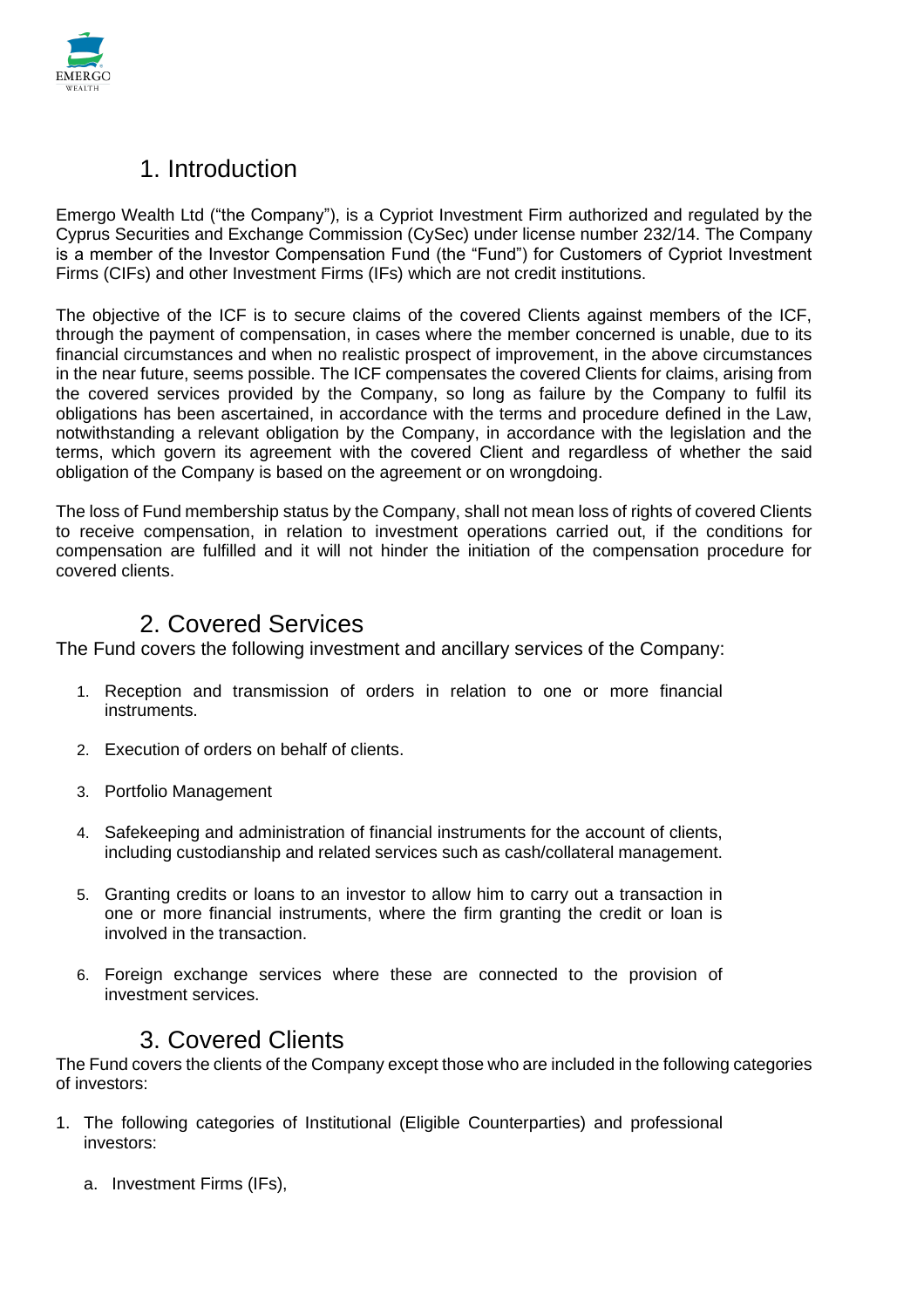

- b. Legal entities associated with the Company and, in general, belonging to the same group of companies,
- c. Banks,
- d. Cooperative credit institutions,
- e. Insurance companies,
- f. Collective investment organizations in transferable securities and their management companies,
- g. Social insurance institutions and funds,
- h. Investors characterized by the Company as professionals, upon their request
- 2. States and supranational organizations.
- 3. Central, federal, confederate, regional and local administrative authorities.
- 4. Enterprises associated with the Company. Associated enterprises means companies belonging to the same group as well as natural persons who directly or indirectly control that legal person or its parent company, holding a minimum percentage of 20% of the share capital or voting rights and their associates.
- 5. Managerial and administrative staff of the Company.
- 6. Shareholders of the Company, whose participation directly or indirectly in the capital of the Company amounts to at least 5% of its share capital, or its partners who are personally liable for the obligations of the Company, as well as persons responsible for the carrying out of the financial audit of the Company as provided by the Law, such as its qualified auditors.
- 7. Investors having investments in enterprises connected with the Company and, in general, of the group of companies, to which the Company belongs, or positions and duties corresponding to the ones listed in paragraphs (5) and (6) above.
- 8. Second-degree relatives and spouses of the persons listed in paragraphs (5), (6) and (7), as well as third parties acting on behalf of these persons.
- 9. Investors involved in money laundering activities or investors responsible for the financial difficulties of the Company or have contributed to the worsening of the Company financial situation or which have profited from these facts/activities.
- 10. Companies (investors) which due to their size are not allowed to draw a summary balance sheet in accordance with the Companies Law or corresponding law of a Member State.
- 11. Retail Clients who are trading CFDs when the underlying asset is virtual currency pair(s) will not be entitled to any protection related to Investor Compensation Fund. In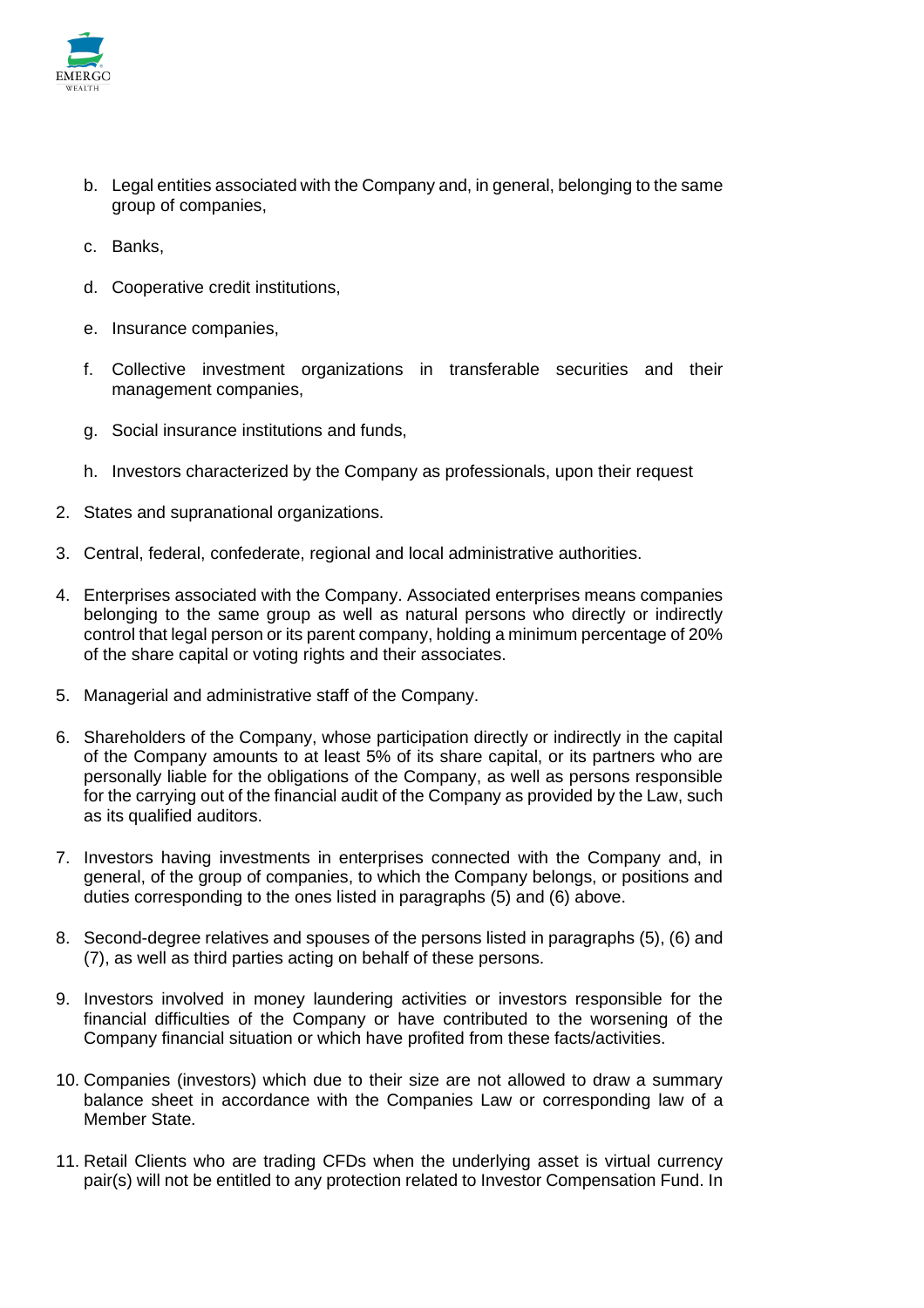

the cases of paragraphs (5), (6), (7) and (8), the Fund suspends the payment of compensation informing the interested parties accordingly, until it reaches a final decision as to whether such cases apply.

### 4. Object of the ICF

The object of the Fund is to secure the claims of the covered customers against the members of the Fund (i.e. the Company) by the payment of compensation for their claims arising from the covered services provided by its members, so long as failure by the Company to fulfill its obligations has been ascertained.

The term failure denotes the inability of the Company:

- a. either to return to its covered customers funds owed to them or funds which belong to them but are held by the Company, directly or indirectly, in the context of the provision by the Company to the said customers of covered services, and which the latter requested the Company to return, in exercising their relevant right, or
- b. to hand over to the covered customers financial instruments which belong to them and which the Company holds, manages or keeps on their account, including circumstances where the Company is responsible for the administrative management of the said financial instruments.

The payment of compensation by the Fund to the customers of its members is subject to the existence of a well-founded claim by the customer against the member of the Fund.

### 5. Prerequisites for initiating the compensation payment procedure

The Fund initiates the compensation payment procedure when at least one of the following prerequisites is fulfilled:

- a. The Cyprus Securities and Exchange Commission has determined by resolution that the Company is for the time being unable to meet its obligations arising from its investors-customers' claims, in connection with the covered services it has provided, as long as such inability is directly related to the Company financial position which has no realistic prospect of improvement in the near future, or
- b. A judicial authority, has on reasonable grounds, directly related to the financial position of the Company, issued a ruling which has the effect of suspending the investors-customers' ability to lodge claims against the Company.

The fulfillment of the above precondition is presumed:

- a. If the Company submits to the Fund or to the Cyprus Securities and Exchange Commission a written statement declaring its failure to fulfill its obligations toward its clients
- b. If the Company files an application for liquidation in accordance with the provisions of Part V of the Companies Law;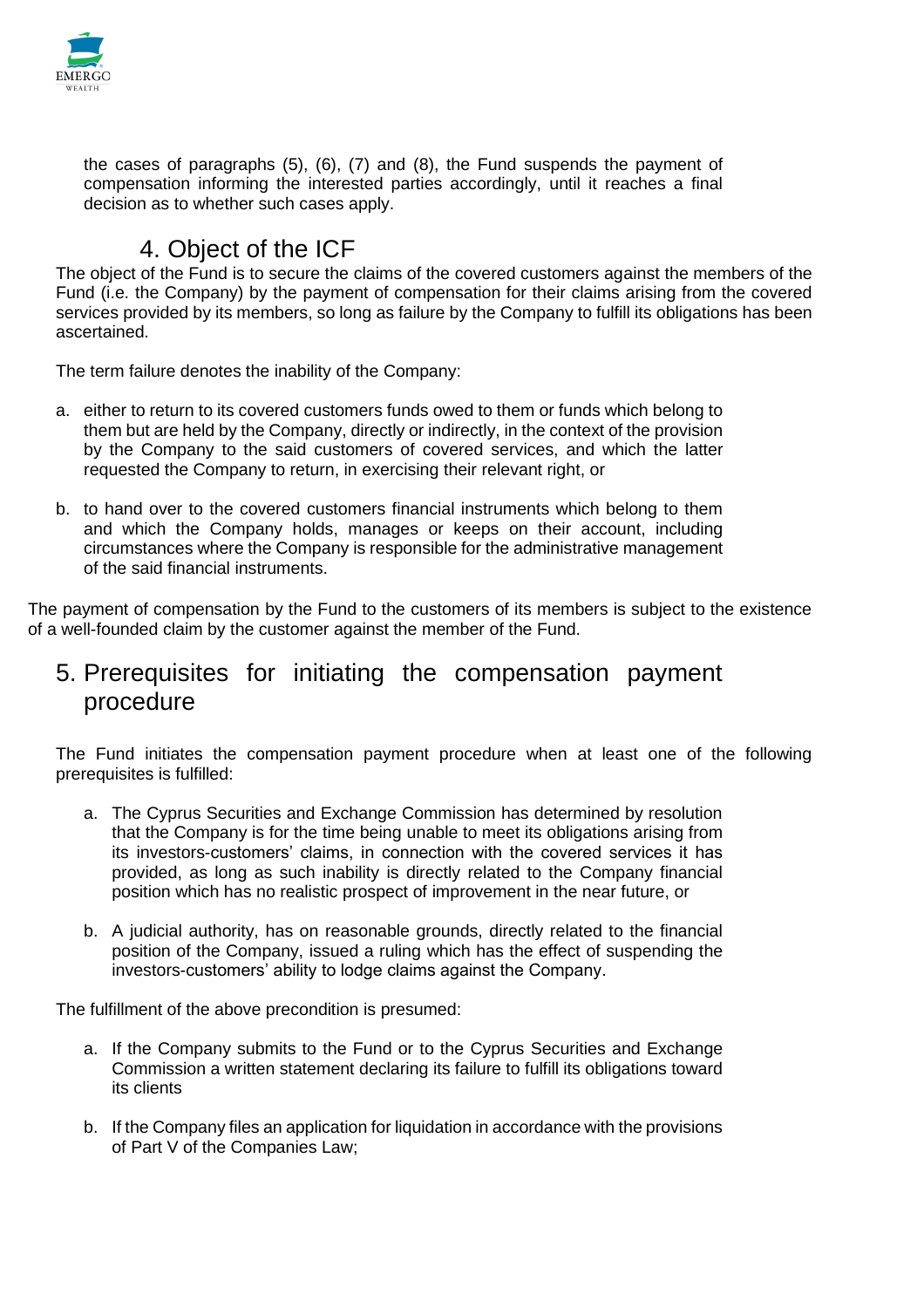

c. If the Cyprus Securities and Exchange Commission has revoked or suspended the Company's authorization to provide investment services and ascertains that the Company is not expected to be in a position to fulfill its obligations toward its clients in the near future, for reasons which do not concern a temporary lack of liquidity which can be dealt with immediately.

The Cyprus Securities and Exchange Commission decides on whether the above cases applies, either ex officio or upon request submitted to it by a covered client of the Company, the Fund or other competent supervisory authority and any other person with legitimate interest

The Cyprus Securities and Exchange Commission issues its decision on the commencement of the compensation payment procedure by the Fund within a reasonable timeframe upon ascertaining the fulfillment of the preconditions for the issue of such decision, and publishes the said decision in the Official Gazette of the Republic as well as on its website on the Internet.

In order to reach a decision the Cyprus Securities and Exchange Commission may request by the Company to set out its views within a short deadline so fixed, which cannot be less than three working days from the date of the invitation to set out such views.

The Cyprus Securities and Exchange Commission may extend, by up to three months, the issue of its decision on the commencement of the compensation payment procedure by the Fund. The extension is decided upon in case of lack of certainty on whether the failure by the Company to fulfill its obligations is reversible or not and, in particular, when such failure is mostly due to a liquidity problem faced by the Company, and which is reasonably expected to be settled.

The Company is entitled to request the Cyprus Securities and Exchange Commission to issue a decision on the extension of the deadline explaining the reasons for the submission of such request.

The Cyprus Securities and Exchange Commission takes its decision considering the guarantee of the smooth operation of the capital market and upon weighting the interests of the clients and the Company.

The Cyprus Securities and Exchange Commission may prohibit the Company from disposing of specific assets, with the objective of securing the interests of the clients and in general its lenders, or take, at its discretion, other appropriate measures for the attainment of this objective.

#### 6. Procedure relating to the invitation of covered clients to submit applications

Upon issuance of a decision by the Cyprus Securities and Exchange Commission or by the Court on the commencement of the compensation payment procedure, the Fund publishes in at least three national newspapers an invitation to the covered customers to make their claims against the Company arising from covered services, designating the procedure for the submission of the relevant applications, the deadline for their submission and their content.

The publication should contain at least:

- a. The name and address of the headquarters of the Company;
- b. The deadline for the submission of compensation applications, which cannot be less than five months and greater than nine months from the last publication;
- c. The mode and address of submission of applications;
- d. The address at which investors may be informed about the exact content of the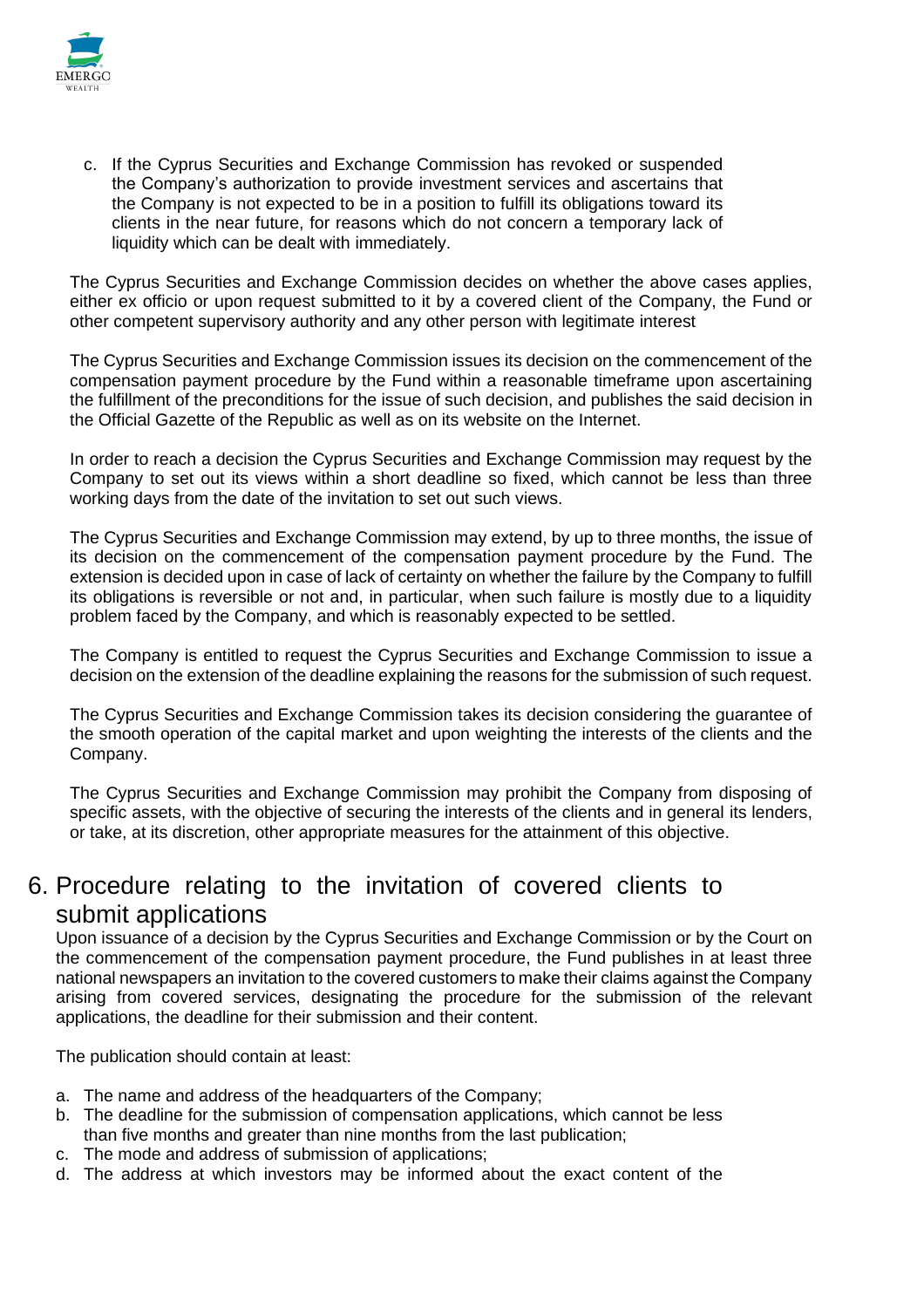

applications to be submitted, and get the relevant form provided by the Fund

The Cyprus Securities and Exchange Commission, the Cyprus Stock Exchange (CSE) and any interested members will enter the publication on their website during the entire deadline for the submission of applications. Non-compliance on behalf of the above persons with this obligation shall not result in the nullity of the process but it shall only result in the imposition of sanctions.

In exceptional cases, the Fund, with a notice subject to the publicity conditions defined above, may extend the deadline for the submission of compensation applications up to three months. In case a covered client, not being its fault, was neither informed about the invitation to submit compensation applications nor in a position to submit within the deadline this application, the deadline is interrupted.

Indications that the covered client has an impediment for which he is not responsible and which forms a reason for the interruption of the deadline for the submission of a compensation application include especially:

- a. Proved absence of the covered client abroad for a period which includes at least half of the deadline for the submission of a timely application;
- b. Illness confirmed by a doctor that it forms a serious impediment for the submission of an application for a period which includes at least half of the deadline for the submission of a timely application;
- c. Client's stay in a correctional institution for a period which includes at least half of the deadline for the submission of a timely application

In case of interruption of the deadline, the deadline starts again from the day the reason of its interruption ceases to exist.

A covered client, for whom there exists a reason to interrupt the deadline, may not submit a compensation application after eight months from the expiration of the deadline.

A covered client who submits an application late to the Fund for the payment of compensation is obliged to submit, in addition to the information forming the necessary minimum content of the application, a solemn declaration stating the reason for which he was not in a position to claim compensation in time attaching the necessary supporting evidence to prove his allegations.

# 7. Content of applications for compensation

The compensation applications of covered clients with which they make their claims against the Company are submitted to the Fund in writing and must include:

- a. The name of the claimant
- b. The address, telephone and fax numbers as well as any email address of the claimant;
- c. The client code that the claimant had for the Company;
- d. The particulars of the covered services agreement between the Fund and the claimant;
- e. The type and amount of the alleged claims of the claimant;
- f. The exposition of the particulars from which the alleged claims of the claimant and their amount are derived

The Fund may ask for more information to be included in the compensation application, which it communicates with its publication in at least three newspapers of national coverage as well as in the